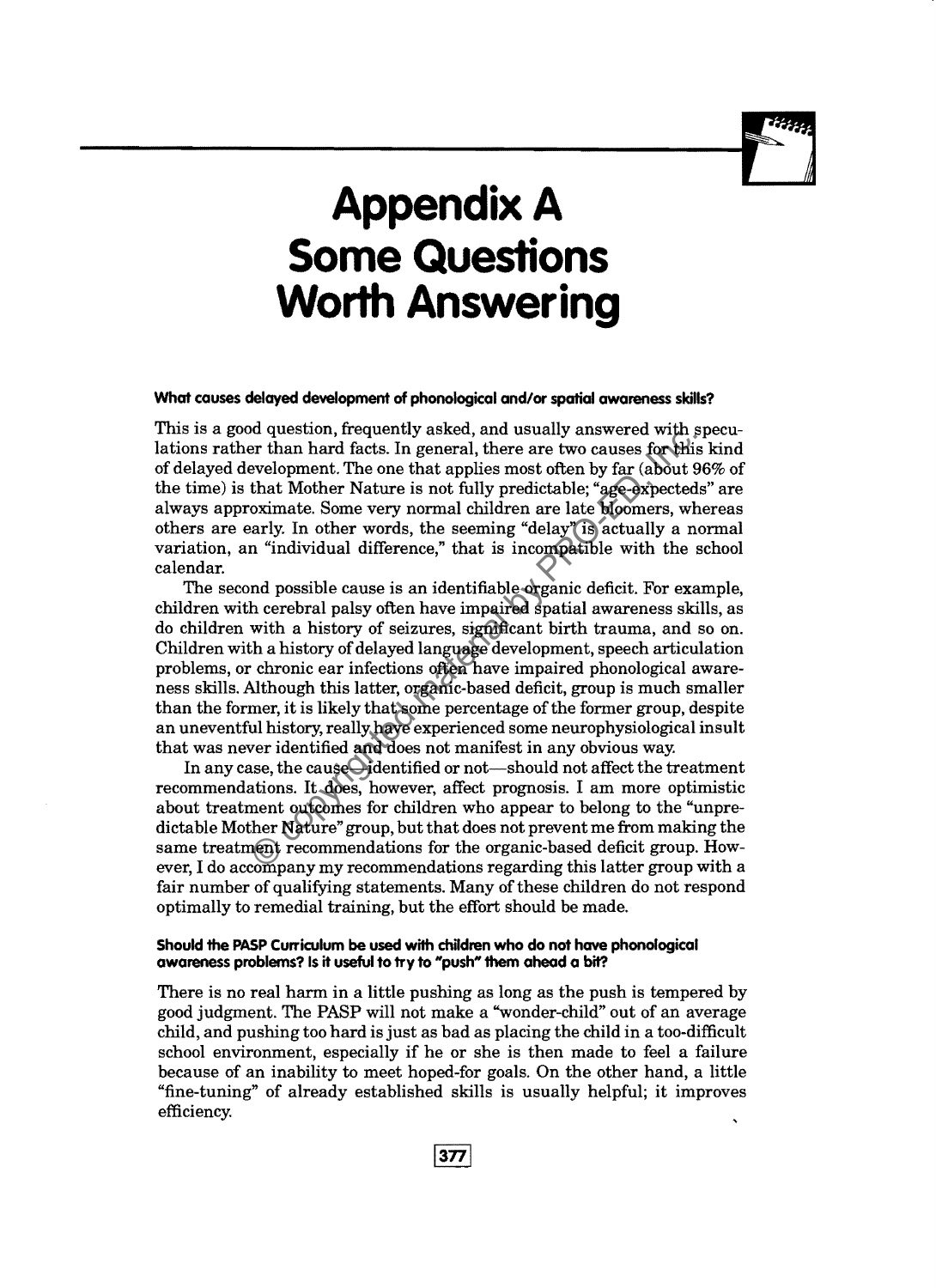## **How long will it take for these activities to eliminate the child's classroom problems?**

Improving a child's phonological awareness skills will not automatically improve school performance. They are only learning aptitudes that have direct effect on one's *ability to learn from standard instructional programs,* as well as on the ability to recognize the underlying systems of reading, spelling, writing, and arithmetic. Therefore, the child who lacks some of these skills and is also markedly behind in reading, for example, will still be behind in reading after his or her analysis and organization skills have improved. The child will be better prepared to learn from the instruction, and instruction will make more sense to the child; however, he or she still has to be taught.

## **Does mixed hand-eye dominance have an effed on learning?**

The notion that there is something wrong about wanting to "sight" (e.g., through a microscope) with the eye that is not on the same side as the preferred hand is very robust. The idea keeps popping up, only to fade away again because there is no valid evidence to support it. What evidence is available on this topic shows that just as many good as poor school achievers demonstrate mixed hand-eye dominance.

# **Are there any quick cures t should try to help a child learn more easily?**

We humans are eternally hopeful and gullible, especially when we are concerned about a serious problem that has affected someone we care about. I have no "magic cures." Rather, I urge you to accept the fact that no valid magic cure has yet come along and, until it does (and is documented with the proper evidence), the best way to help the children discussed in this book is by applying rational, well-documented *educational* concepts and practices. Make sure that the child is "ready" to learn what you are trying to teach, that is, ready in respect to developed basic aptitudes *and* the information the child is assumed to have as he or she begins the next lesson. Do *not waste resources*  (energy, time, emotions, money) on unrealistic promises, regardless of the col*lege degree(s) of the person who offers them.* If tempted by a promise of a "cure," ask for hard evidence. Also, avoid concluding that "we should give it a try; even if it doesn't help, it won't do any harm." Wasting money is foolish; wasting energy, time, and emotions is harmfuL scope) with the eye that is not on the same side as the pry<br>ry robust. The idea keeps popping up, only to fade away again<br>no valid evidence to support it. What evidence is available to<br>that just as many good as poor school

# **Should the child be evaluated by a speech-language pathologist, an occupational therapist, and an eye doctor?**

These are important considerations. The child who has impaired vision or hearing, and/or inefficient functional visual skills, and/or difficulty speaking clearly, and/or trouble manipulating a pencil is at risk for school learning difficulties. The child should be evaluated professionally and treated if problems are identified. Each of these considerations is discussed in the following paragraphs.

Regarding vision, be aware that *20/20 is not enough.* Far-sighted children and children with poor binocular abilities very often have clear (20/20) visual acuity without glasses. They read the small letters on the pediatrician's and school nurse's charts without difficulty, but they get their good eyesight at a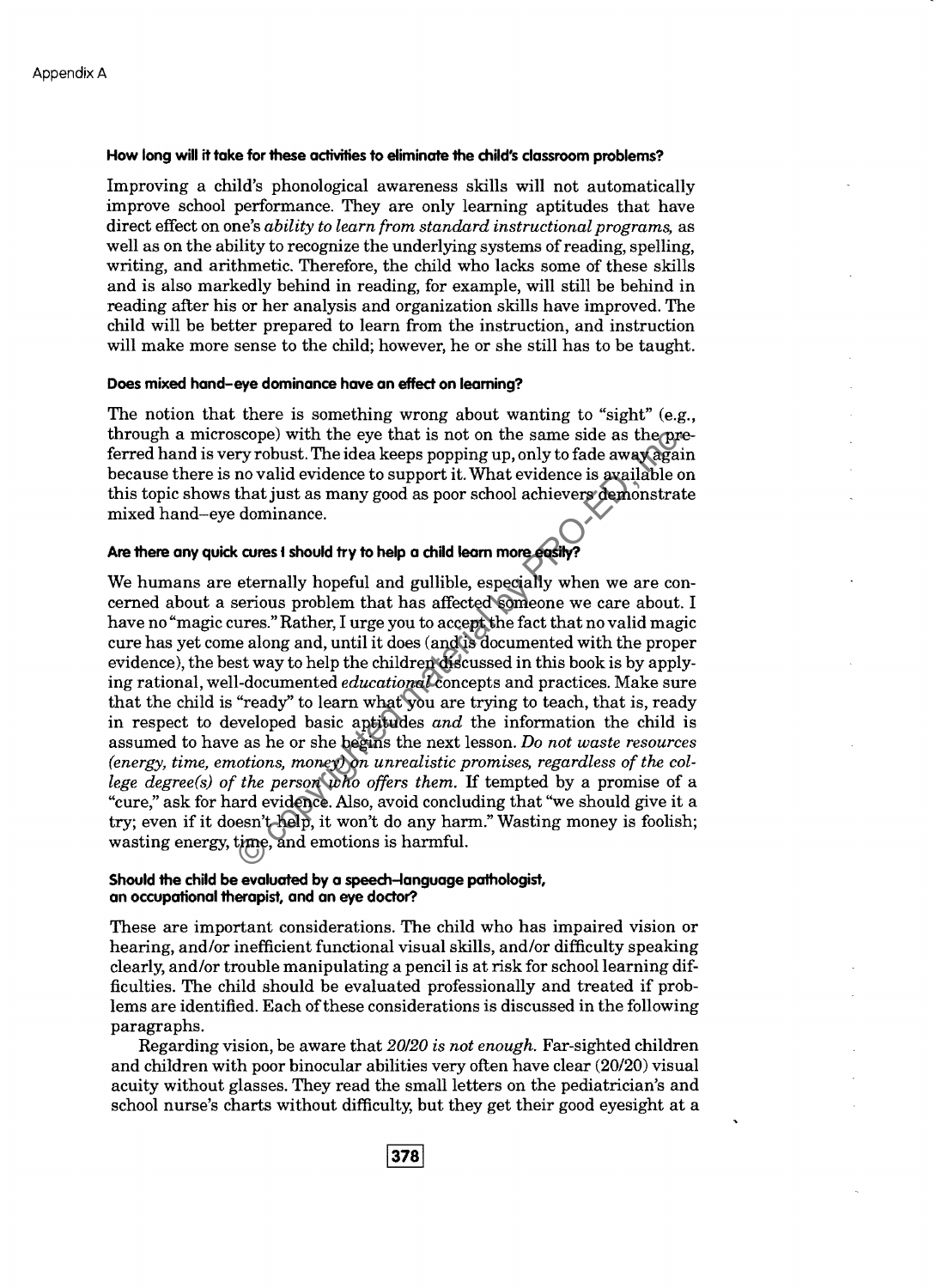cost: They have to exert effort beyond what should be necessary. The effect is early onset of fatigue, difficulty sustaining at near-situated visual activities, a tendency to avoid close work, and, in many, *a delay in the development of spatial awareness.* Do not settle for the reassurance of a *20/20* diagnosis. Every child should have a full examination by an eye doctor. Make sure the eye doctor rules out binocular problems and farsightedness (the latter by dilating the child's pupils with a drug that deactivates the focusing muscles within the eyes that enable the farsighted child to see 20/20 letters). If glasses are prescribed, get them and see to it that the child wears them full time while indoors (and outdoors if the child so chooses). Even though the glasses do not improve the child's eyesight, they will improve efficiency, and that is important for more reasons than can be explored in a book such as this. Providing glasses for the farsighted child is analogous to improving the miles-per-gallon performance of a car.

Hearing testing does not seem to follow the same dictates. The school nurse who screens for hearing impairment with an audiometer typically obtains valid and reliable information. You can be reasonably assured about the child's hearing if he or she passes that test. But make sure that the test is done.

Speech articulation is a developed ability and therefore the question often arises about whether inarticulate speech is simply a "normal" developmental delay, soon to be outgrown, or something that should receive attention immediately. A rule of thumb: When not certain, get a professional opinion. Inappropriate articulation is likely to impede development of phonological awareness and cause some classroom difficulties. Inarticulate speech is worthy of attention.

Although some children have difficulty with written work solely because offine motor skills deficits, this may be an erroneous diagnosis for other children. Children with inept spatial skills are frequently described as having poor fine motor skills, something that many educators do not view as critical, because they expect the children to outgrow "the problem" without residual bad after-effects. In fact, most children with inadequate spatial skills do not have inadequate fine motor skills even though their paper-and-pencil work suggests otherwise. They simply lack spatial analysis and organization skills, which causes them to produce disorganized, sloppy-looking paperwork. esting does not seem to follow the same dictates. The school if for hearing impairment with an audiometer typically of able information. You can be reasonably assured about the complex or she passes that test. But make su

You can test this yourself: If the child performs below the expected level on a geometric design copying task and you want to differentiate between a fine motor skills and a spatial skills problem, reduce the paper-and-pencil task to the mechanical level by eliminating all spatial decisions. In other words, draw two dots on a sheet of paper, about 2 to 3 inches apart, one above the other, and have the child draw a line between the two. Do the same with two dots positioned horizontally and two more set diagonally. Have the child connect these pairs of dots with pencil lines. If the child can do all of these, then you can put aside concerns about fine motor skills and concentrate on spatial awareness and organization.

Ifyou need more convincing, show the child a geometric design that he or she has major difficulty copying accurately. Then, break down the copying task into separate steps and have the child follow your actions, one step at a time. For example, if the child had difficulty copying a square accurately, then you draw a single, horizontal line on a blank page (describe what you are